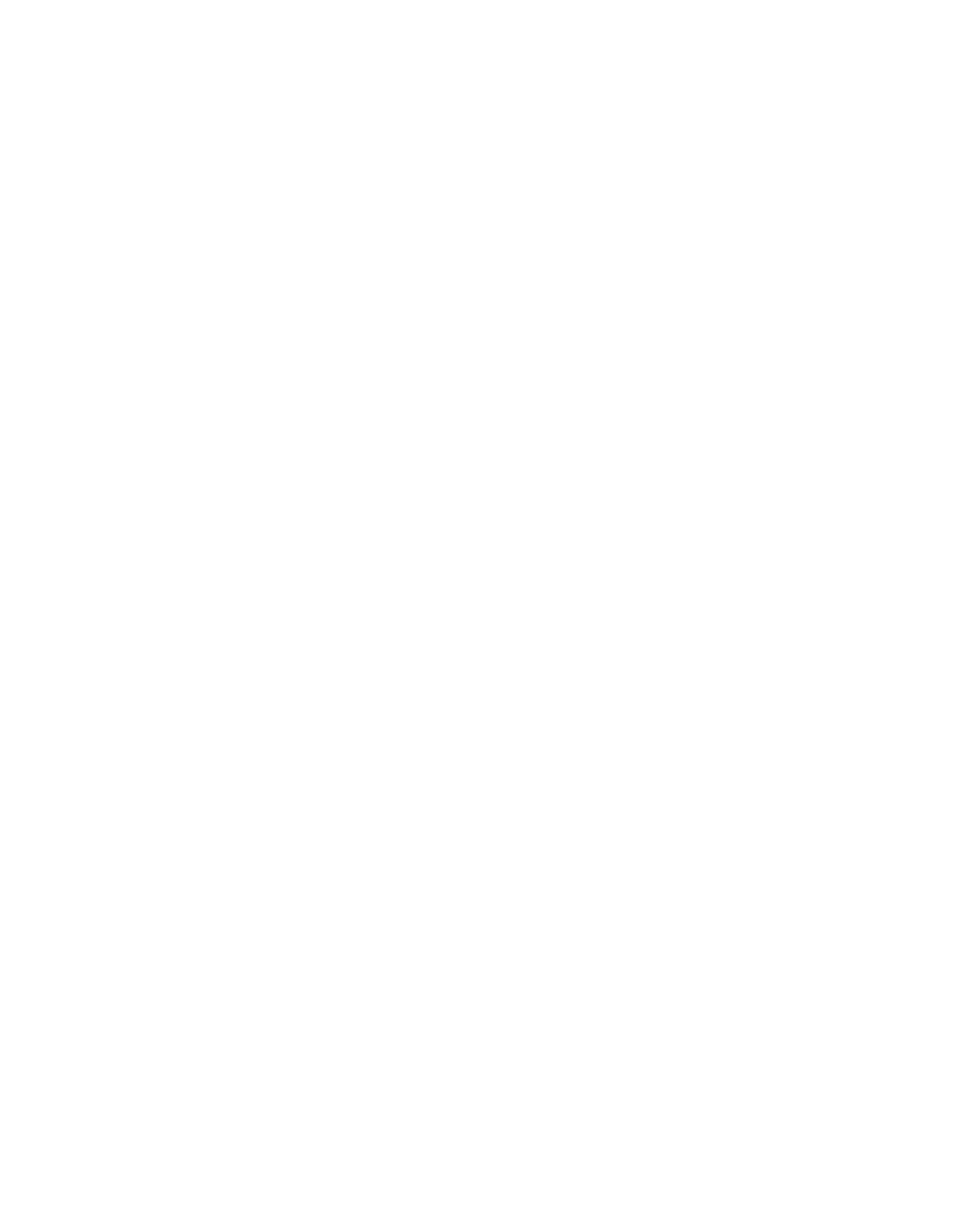# **TLZ07 Tape Drive**

#### **Overview**

| Description<br>Media type                         | Digital audio tape (RDAT drive)<br><b>DAT</b>        |  |
|---------------------------------------------------|------------------------------------------------------|--|
| Recording format                                  | DDS/DDS-2/DC                                         |  |
|                                                   |                                                      |  |
| Cartridge type                                    | 4 mm cassette tape 60 m/90 m/120 m                   |  |
| Capacity                                          | Up to 8.0 GB                                         |  |
| Form factor                                       | 5 1/4 in half-height                                 |  |
| Transfer rate (sustained)                         | 400 KB/second (no compression)                       |  |
| Temperature                                       | $10^{\circ}$ C (50°F)–40°C (104°F) (operating)       |  |
| Relative humidity                                 | 20%-80% noncondensing (operating)                    |  |
| Voltage                                           | +5 VDC +5% and +12 VDC +5%                           |  |
| Current                                           | $+5$ V: 0.89 A and $+12$ V: 0.2 A                    |  |
| Power                                             | 9 W                                                  |  |
| <b>Add-On Option Part Number</b>                  |                                                      |  |
| 3 1/2-inch embedded tape drive<br>with bracket    | TLZ07-MX (first device in removable-media<br>slot)   |  |
| 3 1/2-inch embedded tape drive<br>without bracket | TLZ07-MY (second device in removable-<br>media slot) |  |
| Tabletop drive                                    | TLZ07-DA                                             |  |
| <b>Field Replacable Parts and Options</b>         |                                                      |  |
| TLZ07 tape drive                                  | TLZ07-BA                                             |  |
| Cassette tape <sup>1</sup>                        | $TLZ04-CA (60 m = 2.6 GB)$                           |  |
|                                                   | $TLZ06-CA (90 m = 4.0 GB)$                           |  |
|                                                   | $TLZ07-CA (120 m = 8.0 GB)$                          |  |
| Head cleaning cassette                            | TLZ04-HA                                             |  |
|                                                   |                                                      |  |

<sup>1</sup>Compressed mode data capacity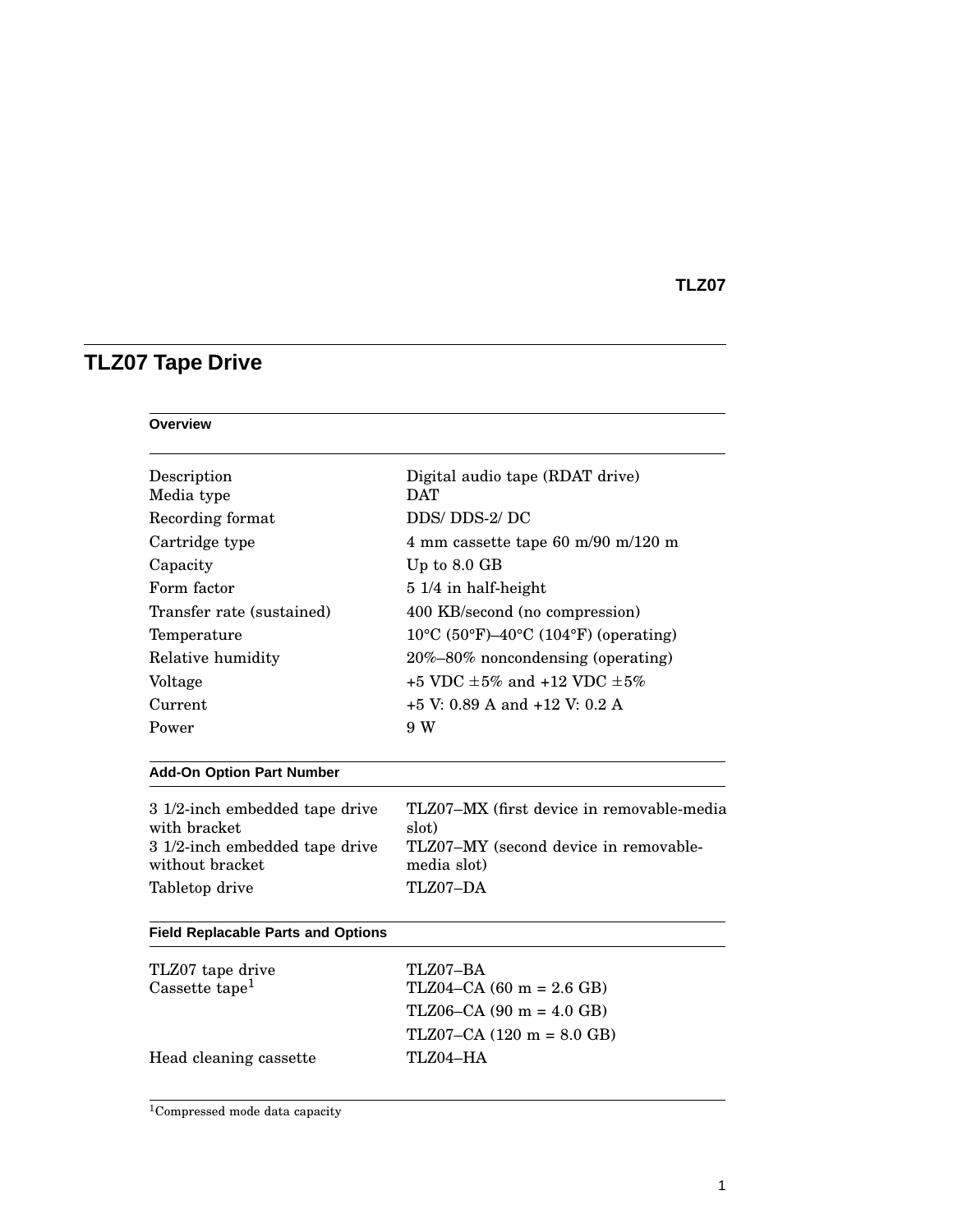#### **Documentation**

*TLZ07 Cassette Tape Drive and Autoloader Owners Manual* EK–TLZ07–OM *DEC 4000 AXP Owner's Guide (VMS Ops)* EK–KN430–OP *DEC OSF/1 AXP Factory Installed Software User Guide* EK–SFFIS–UG

Figure 1 shows the indicators, jumpers, and connectors on the TLZ07 tape drive. Table 1 shows the default switch settings, and Table 2 describes the light indications.

| Table 1 SCSI ID / Option Selection Switch |  |  |  |
|-------------------------------------------|--|--|--|
|-------------------------------------------|--|--|--|

| <b>Switch</b>                        | <b>Default Setting</b>          |
|--------------------------------------|---------------------------------|
| S1 - S3 SCSI ID                      | Off - See Note                  |
| S4 Media Recognition<br>System (MRS) | $On = Disable$                  |
| S <sub>5</sub> Parity                | $On =$ Enabled                  |
| S6 Compression                       | $On = Disabled$                 |
| S7                                   | $Off =$ Reserved for future use |
| S8 Self-test                         | $On =$ Enabled                  |

#### **Note**

In a DEC 4000 system, the SCSI ID select cable is used instead of jumpers. The SCSI ID jumpers are logically ORed with the SCSI ID select connector pins. Set switches 1 - 3 off because the logic recognizes a SCSI ID bit set if *either* a switch is on *or* the bit is set by the cable.

#### **Media Recognition System**

The media recognition system (MRS) is a quality standard for tapes. Cassette tapes that meet this standard are labeled **MRS** or **Media Recognition System**, and contain identifying information at the beginning of the tape.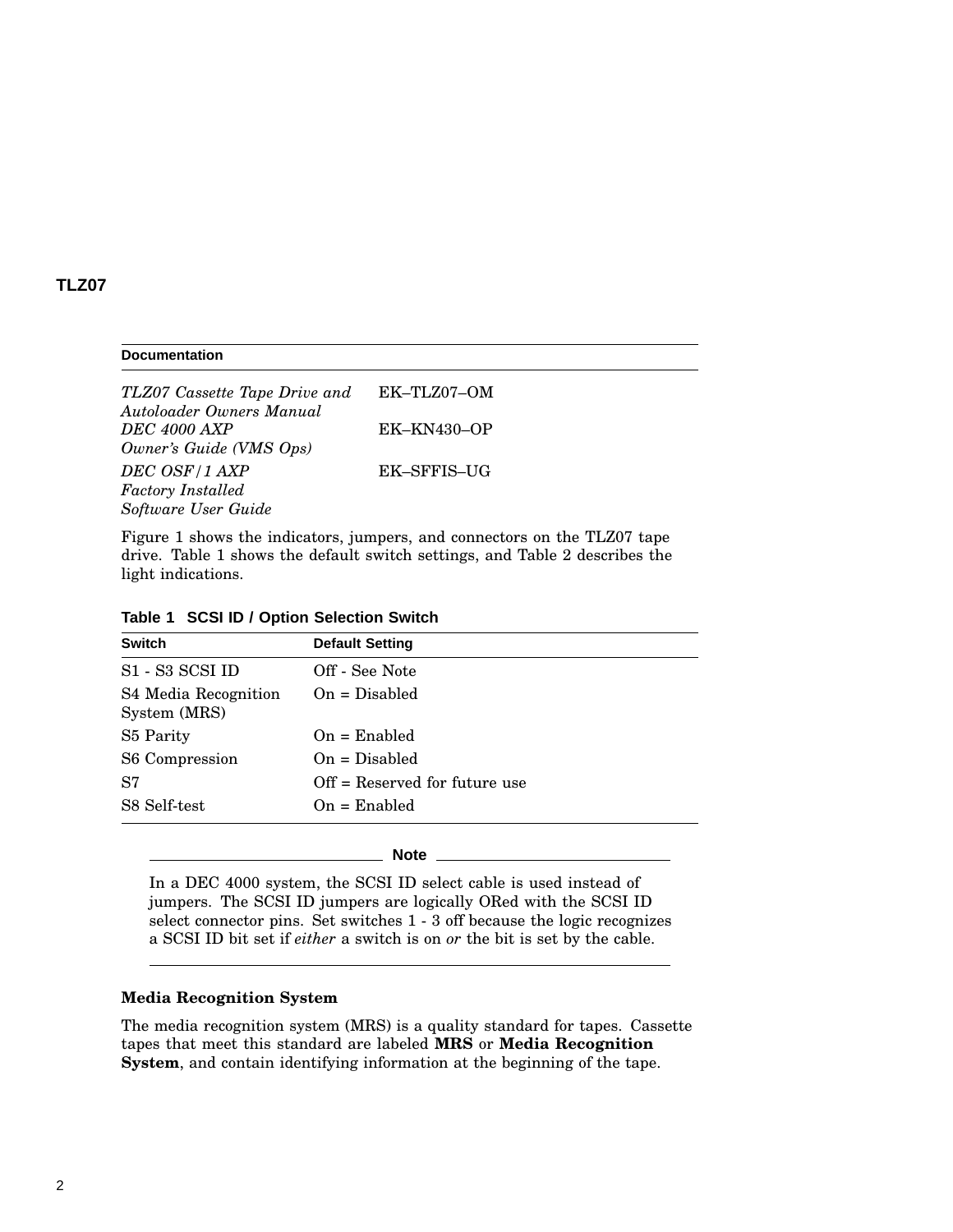When the media recognition system is enabled on the TLZ07 cassette tape drive (S4 off), the TLZ07 drive reads the header information on the cassette tapes to determine if the tape meets the MRS standard. Although it can read any 4 mm cassette tape, the drive will only write to tapes that meet the MRS standard. If the cassette tape does not meet the MRS standard, you will see a write-lock error message on the console terminal.

When the media recognition system is disabled (S4 on), the drive will write to any MRS tape as well as tapes that do not meet the MRS standard.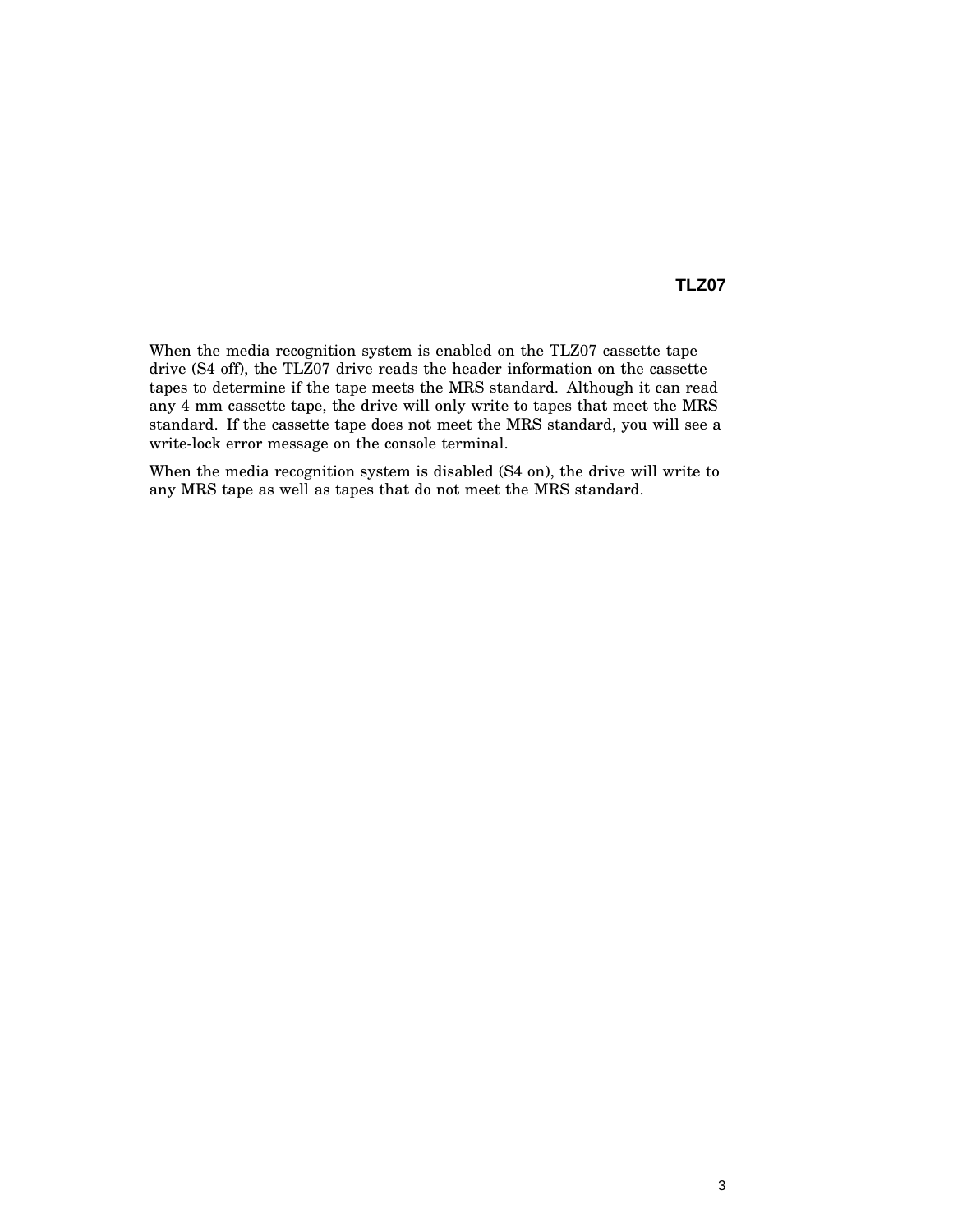

## **Figure 1 TLZ07 Cassette Tape Drive Connectors and Indicators**



**Front**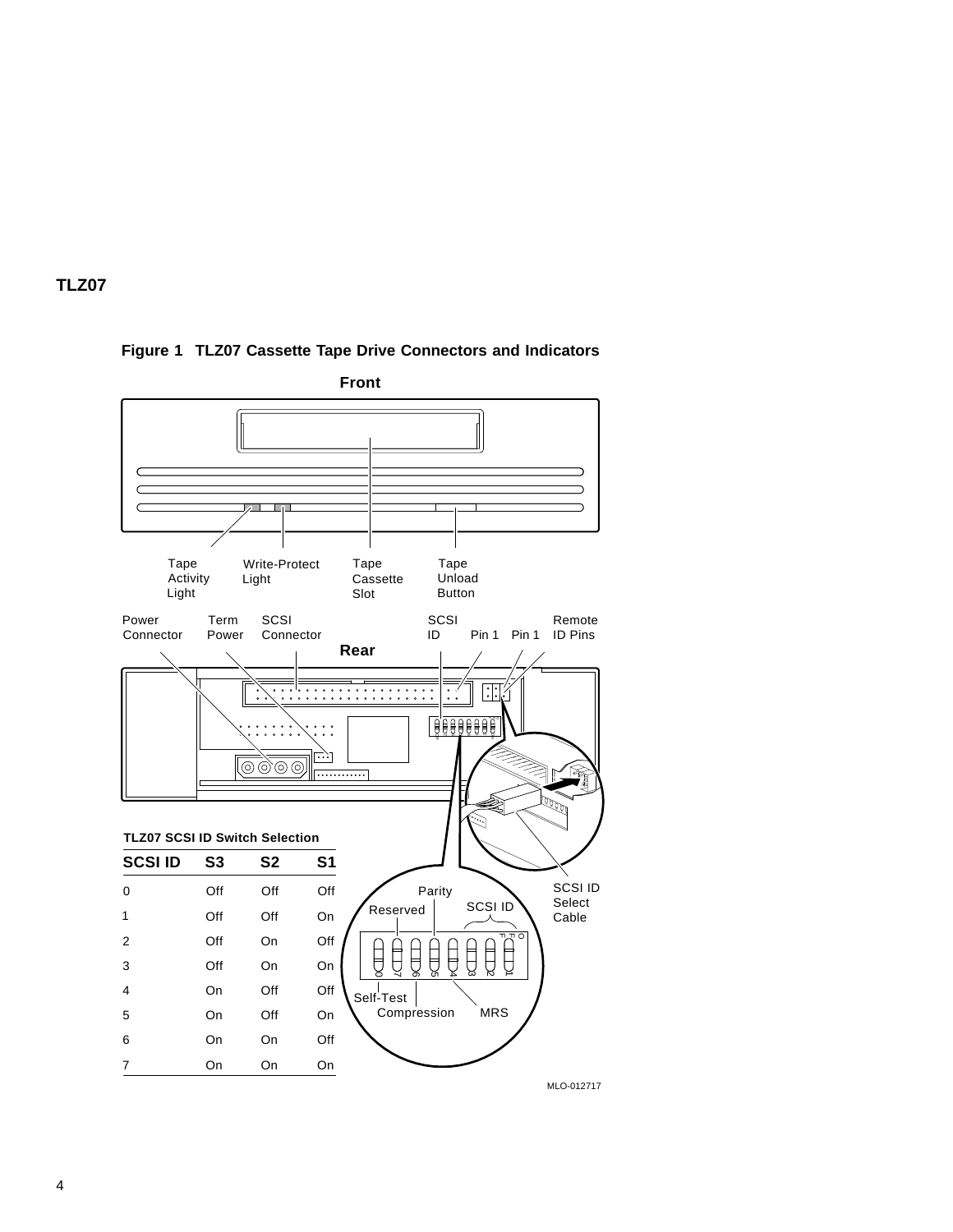#### **Installation**

**Caution**

Static electricity can damage integrated circuits. Use the antistatic wrist strap and antistatic pad found in the static-protective kit (ON 29–26246–00) when you work with the internal parts of a computer system.

Before you begin the installation procedure, remove the bus continuity card from the option storage slot into which you intend to install the tape drive. Figure 6 shows the location of the bus continuity cards.

To install a TLZ07-MX tape drive in your system, perform the following steps:

- 1. Slide the TLZ07-MX mounting bracket assembly into the option storage slot and push until the connector on the SCSI paddle card on the drive mounting bracket engages securely into the backplane. Secure the assembly by tightening the two captive screws. Figure 2 shows the location of one of the screws. The second screw is located on the bottom drive mounting bracket. Do not over-tighten the screws; 9" lbs is sufficient to secure the drive. It is normal for there to be a slight gap between the bracket and chassis.
- 2. Attach the SCSI ID cable to the OCP connector on the bezel assembly (Figure 2).
- 3. Insert the tabs on the bottom of the bezel into the slots on the storage slot (Figure 2).
- 4. Push in the top of the bezel, and tighten the Phillips screw (Figure 2).
- 5. Install a SCSI ID plug to the front of the bezel, making sure that the SCSI ID number is not used by another device. The bezel is marked to show the corresponding SCSI ID plug for each slot.

To add a TLZ07-MY tape drive to your system, perform the following steps:

- 1. Remove the mounting assembly as follows:
	- Remove any SCSI ID plugs installed in the bezel.
	- Loosen the Phillips screw at the top of the bezel, pull out the top of the bezel, and carefully lift the bezel up and out from the storage slot to expose the SCSI ID cables.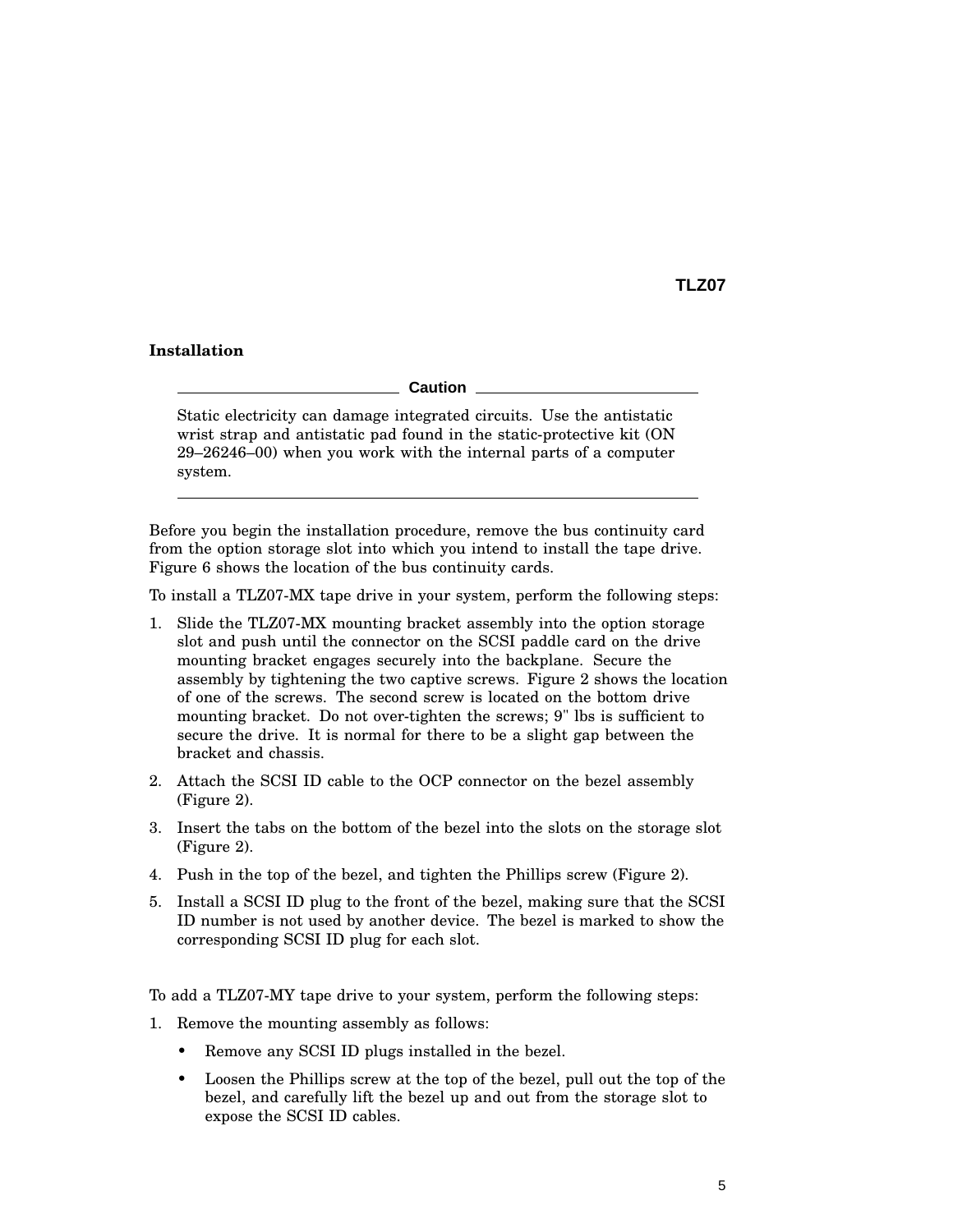- Remove any SCSI ID cables from the OCP connector on the bezel assembly.
- Loosen the two captive screws that secure the mounting bracket to the chassis.
- Pull on the mounting assembly until it slides away from the chassis.
- Place the mounting assembly on the antistatic pad.
- 2. Connect the SCSI ID cable to the back of the drive (Figure 1).
- 3. Slide the drive into the mounting assembly.
- 4. Attach the SCSI and power cables to the drive. Figure 1 shows the location of the connectors.
- 5. Secure the drive into the mounting assembly with the four mounting screws provided. Two screws attach to the top of the assembly, and two screws attach to the bottom of the assembly (Figure 3 shows the top of the assembly). Make sure that the top front screw goes through the grounding strip shown in the figure.

**Caution**

Failure to connect the grounding strip could result in data errors.

- 6. Remove the blank panel from the bezel (Figure 4).
- 7. Remove the blank flat plug(s) from the bezel (Figure 5).
- 8. Return the OCP connector board to the bezel.
- 9. Install SCSI ID plugs on the front of the bezel. Each drive must have an unique SCSI ID number. Make sure that the drive that was installed prior to this add-on procedure retains the same SCSI ID number that was used previously. The front of the bezel is marked to show the corresponding SCSI ID plug for each slot.
- 10. Slide the mounting bracket assembly into the option storage slot and push until the SCSI paddle card on the drive mounting bracket engages securely into the backplane. Secure the drive by tightening the two captive screws. Figure 2 shows the location of one of the screws. The second screw is located on the bottom drive mounting bracket. Do not over-tighten the screws; 9" lbs is sufficient to secure the drive. It is normal for there to be a slight gap between the bracket and chassis.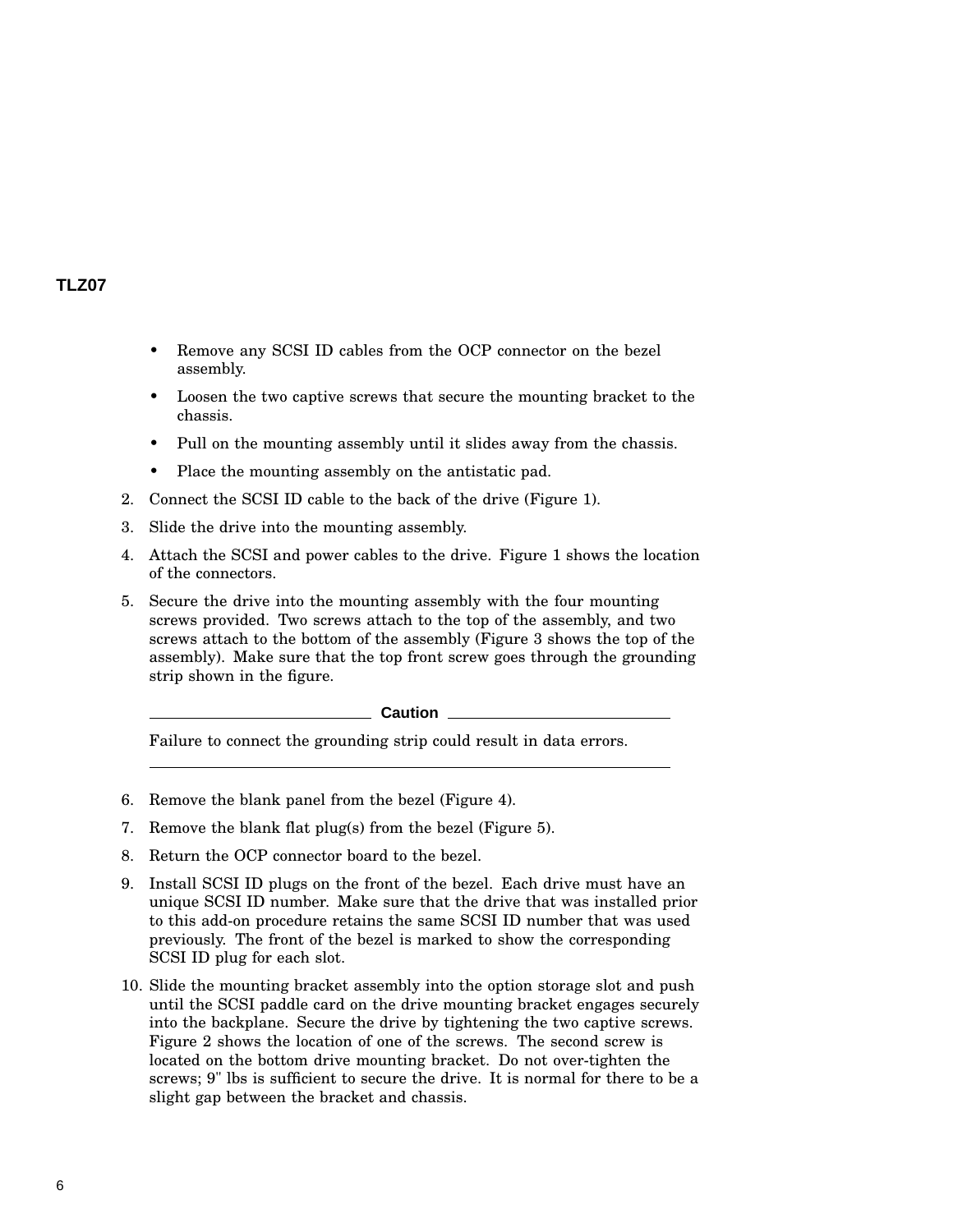- 11. Attach each SCSI ID cable into the appropriate connector on the OCP connector board on the bezel (Figure 2). The top connector corresponds with the left storage slot, and the bottom connector corresponds with the right storage slot. The bezel is marked to show the corresponding SCSI ID plug for each slot.
- 12. Insert the tabs on the bottom of the bezel into the slots on the storage slot (Figure 2).
- 13. Push in the top of the bezel, and tighten the Phillips screw (Figure 2).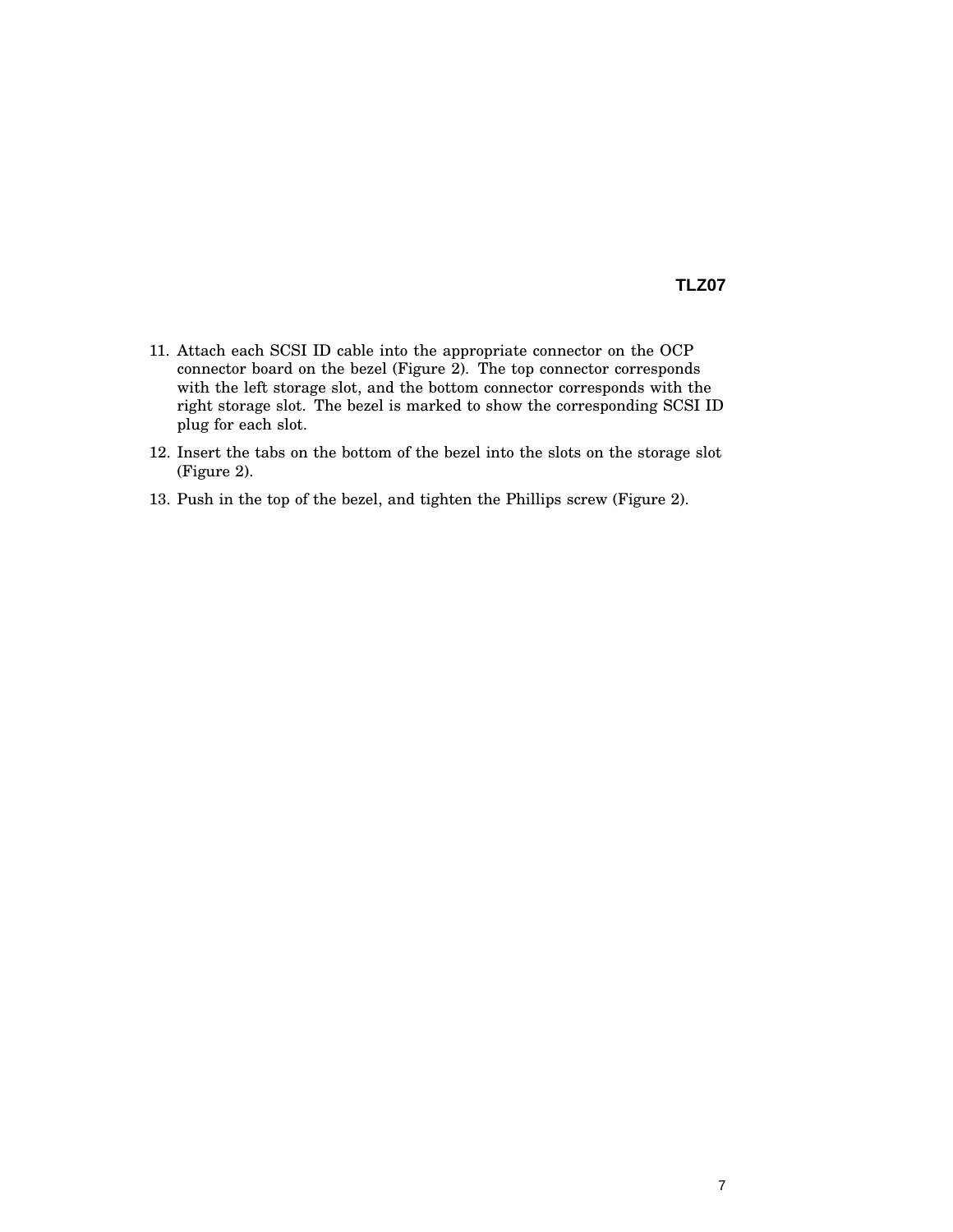



**Figure 2 Installing a TLZ07-MX Tape Drive**

When a removable-media compartment is empty, blank bezels are required to maintain maximum air flow.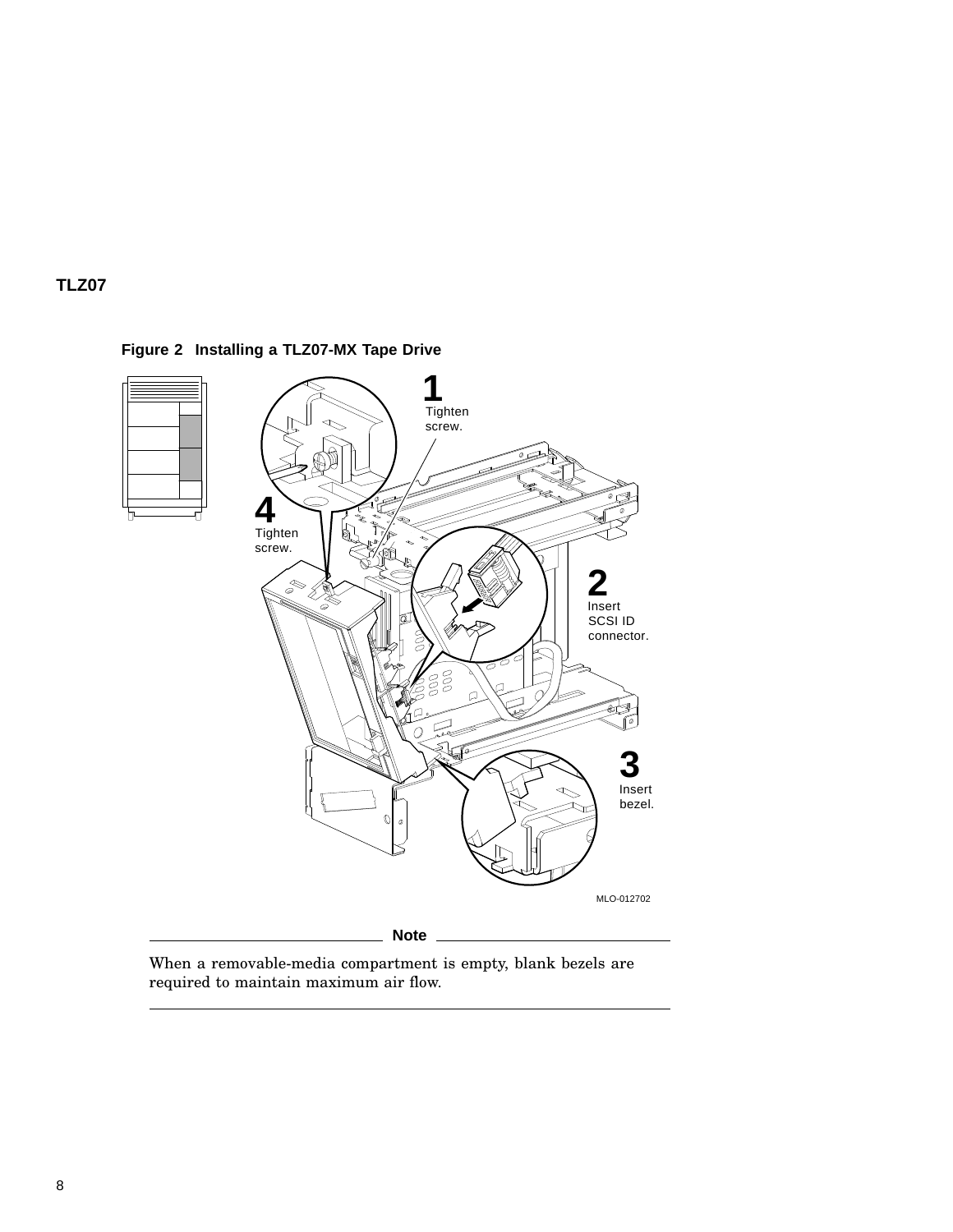

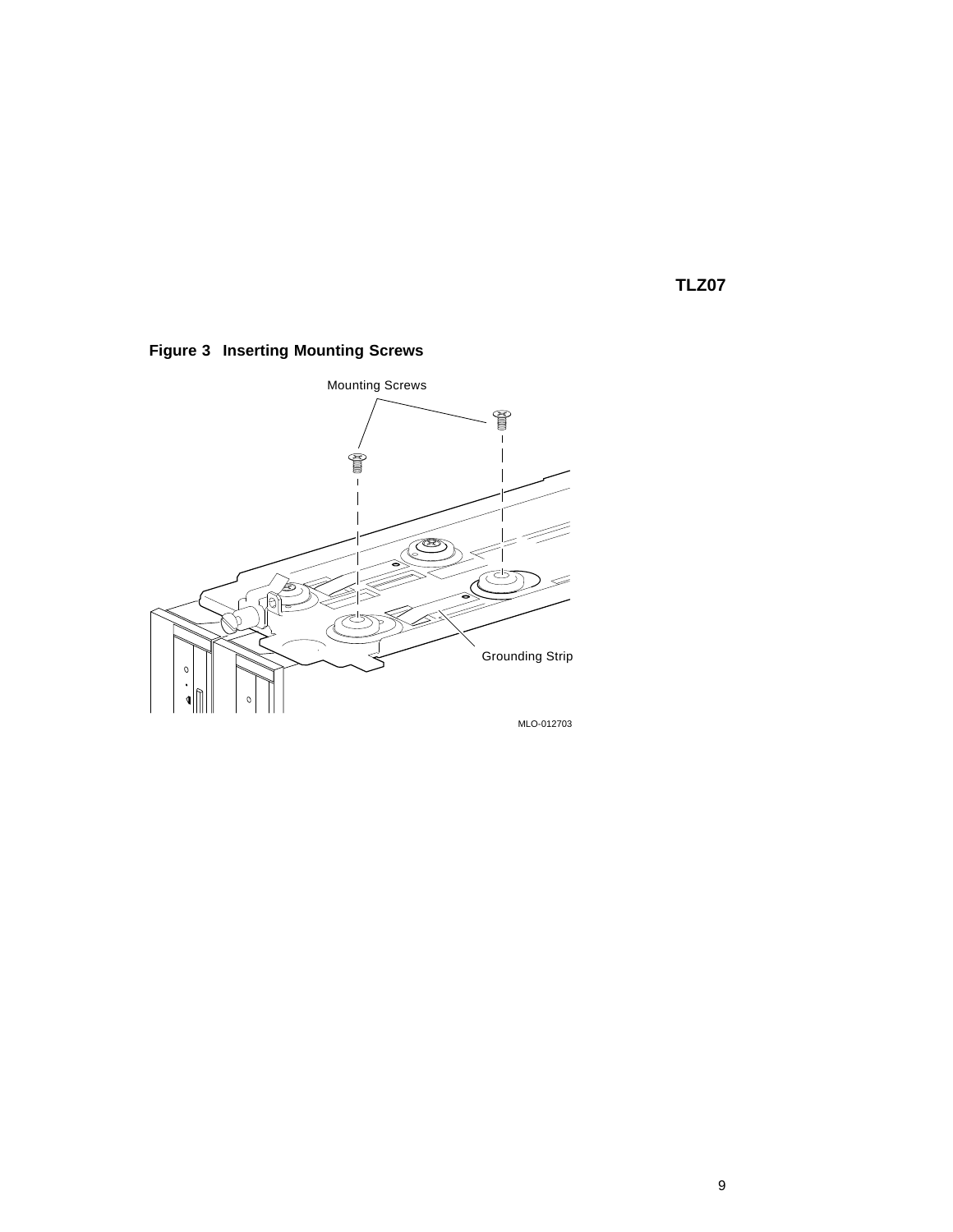

**Figure 4 Removal of Blank Panel**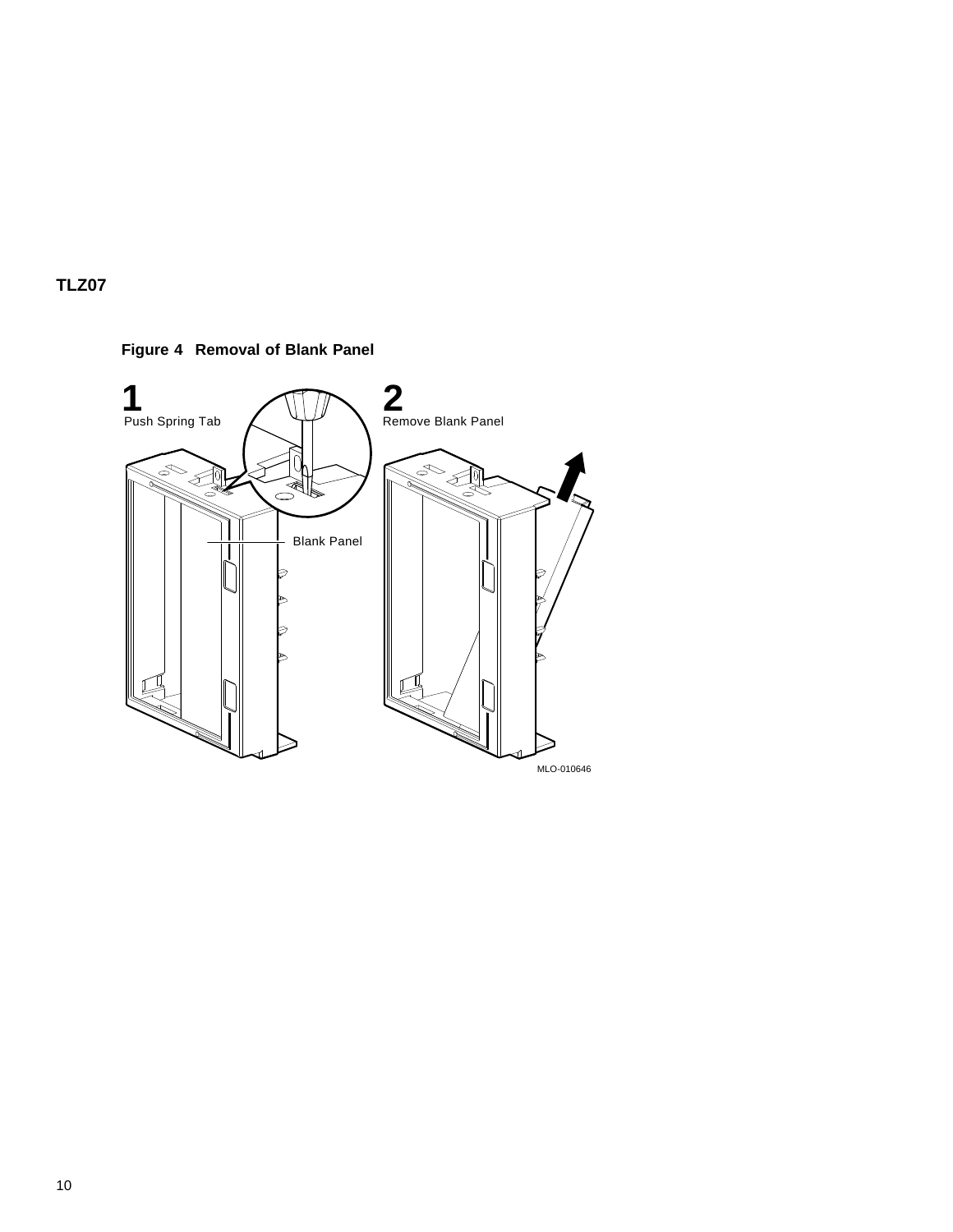

**Figure 5 Removal of Blank Flat Plugs**

Note: Re-install board and then insert standard ID plugs.

MLO-010648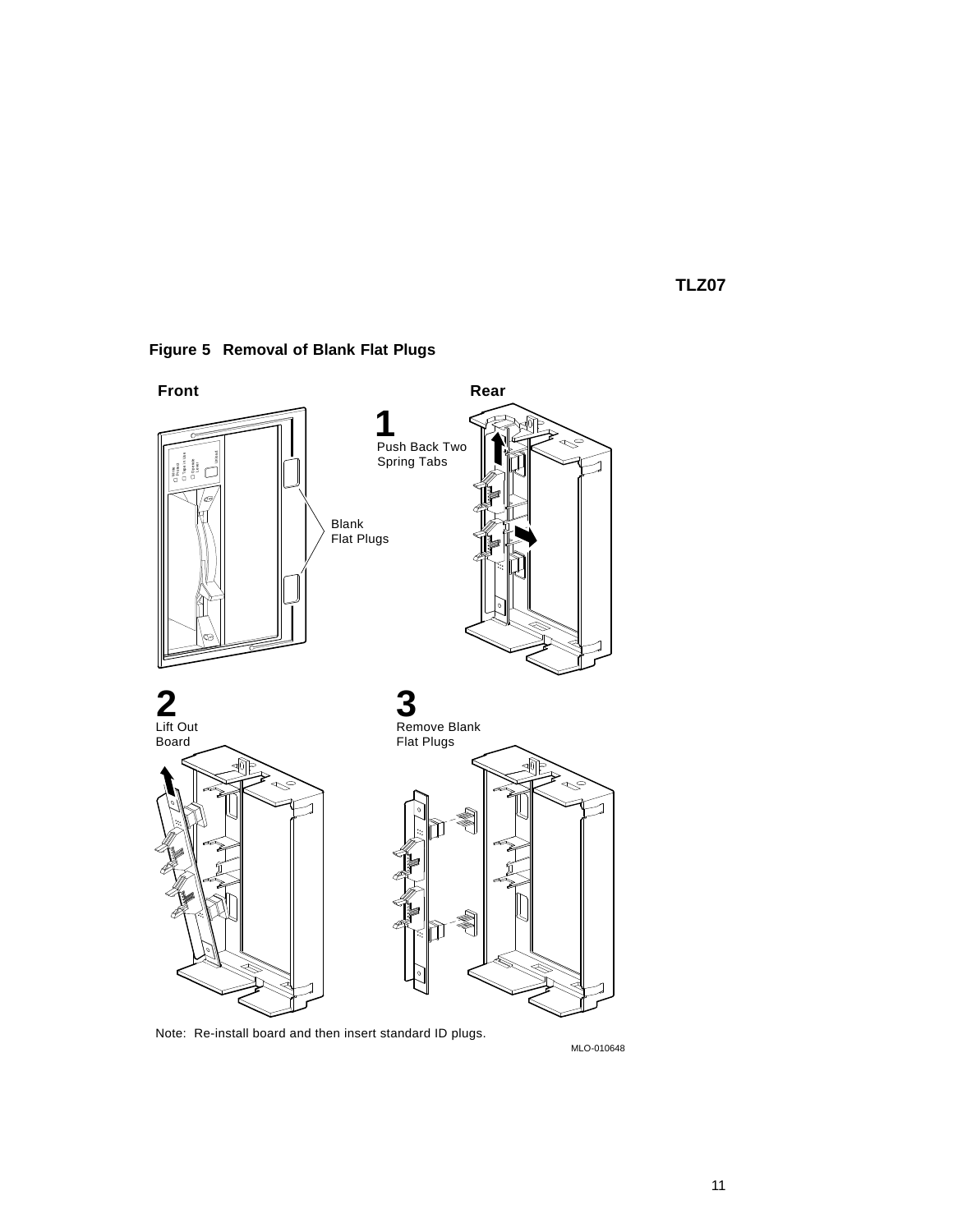

## **Figure 6 Bus Continuity Card**

When either the J6 or J7 backplane connector is not used, insert a bus continuity card into those slots to maintain bus continuity. There are two bus continuity cards already installed in the backplane.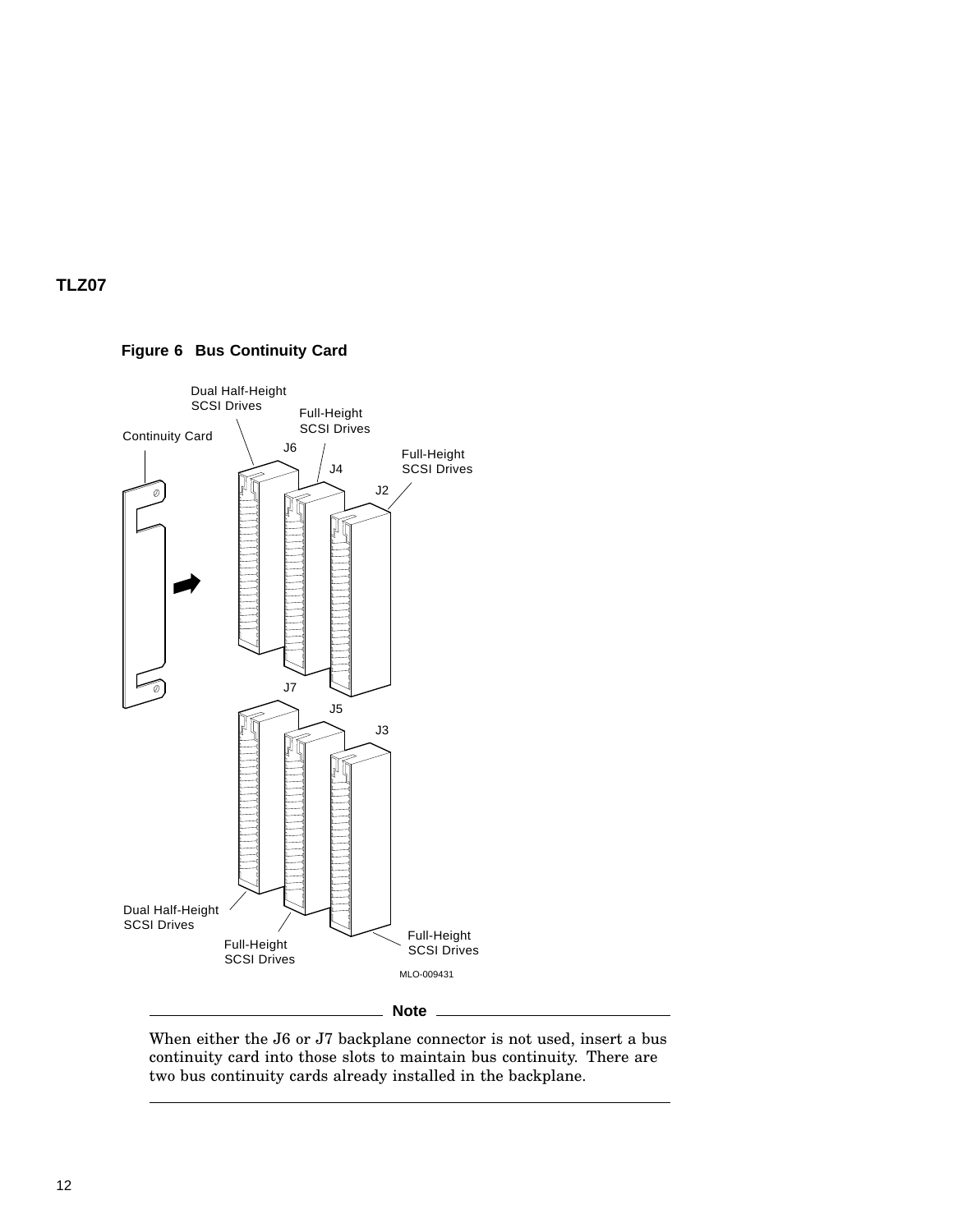| <b>Write-Protect Light</b><br>(Amber)                  | <b>Tape/Activity Light</b><br>(Green)                                                | <b>Condition</b>                                                                              |
|--------------------------------------------------------|--------------------------------------------------------------------------------------|-----------------------------------------------------------------------------------------------|
| Off                                                    | Off                                                                                  | No tape loaded.                                                                               |
| Off                                                    | On.                                                                                  | Tape loaded and write-<br>enabled,<br>no SCSI activity.                                       |
| Off                                                    | <b>Blinks</b>                                                                        | Tape loaded and write-<br>enabled, SCSI activity.                                             |
| On.                                                    | 0 <sub>n</sub>                                                                       | Tape loaded and write-<br>protected, no SCSI drive<br>activity.                               |
| O <sub>n</sub>                                         | <b>Blinks</b>                                                                        | Tape loaded and write-<br>protected, SCSI activity.                                           |
| Write-protect<br>status.                               | Blinks $(25\% \text{ on})$ , then turns<br>on solid when load sequence<br>completes. | Load sequence.                                                                                |
| Indicates write-<br>protect status;<br>then turns off. | Blinks $(25\%$ on), then turns<br>off when unload sequence<br>completes.             | Unload sequence.                                                                              |
| Blinks for $1-2$<br>seconds.                           | Blinks for $1-2$ seconds.                                                            | Power-on/reset sequence;<br>POST.                                                             |
| Blinks 2 Hz for<br>more than 15<br>seconds.            | Blinks 2 Hz for more than 15<br>seconds.                                             | Test failure, drive fault.                                                                    |
| Blinks 1 Hz.                                           | 0n                                                                                   | Tape drive head needs to<br>be cleaned. Use the head<br>cleaning cassette tape<br>(TLZ04-HA). |

**Table 2 TLZ07 Light Summary**